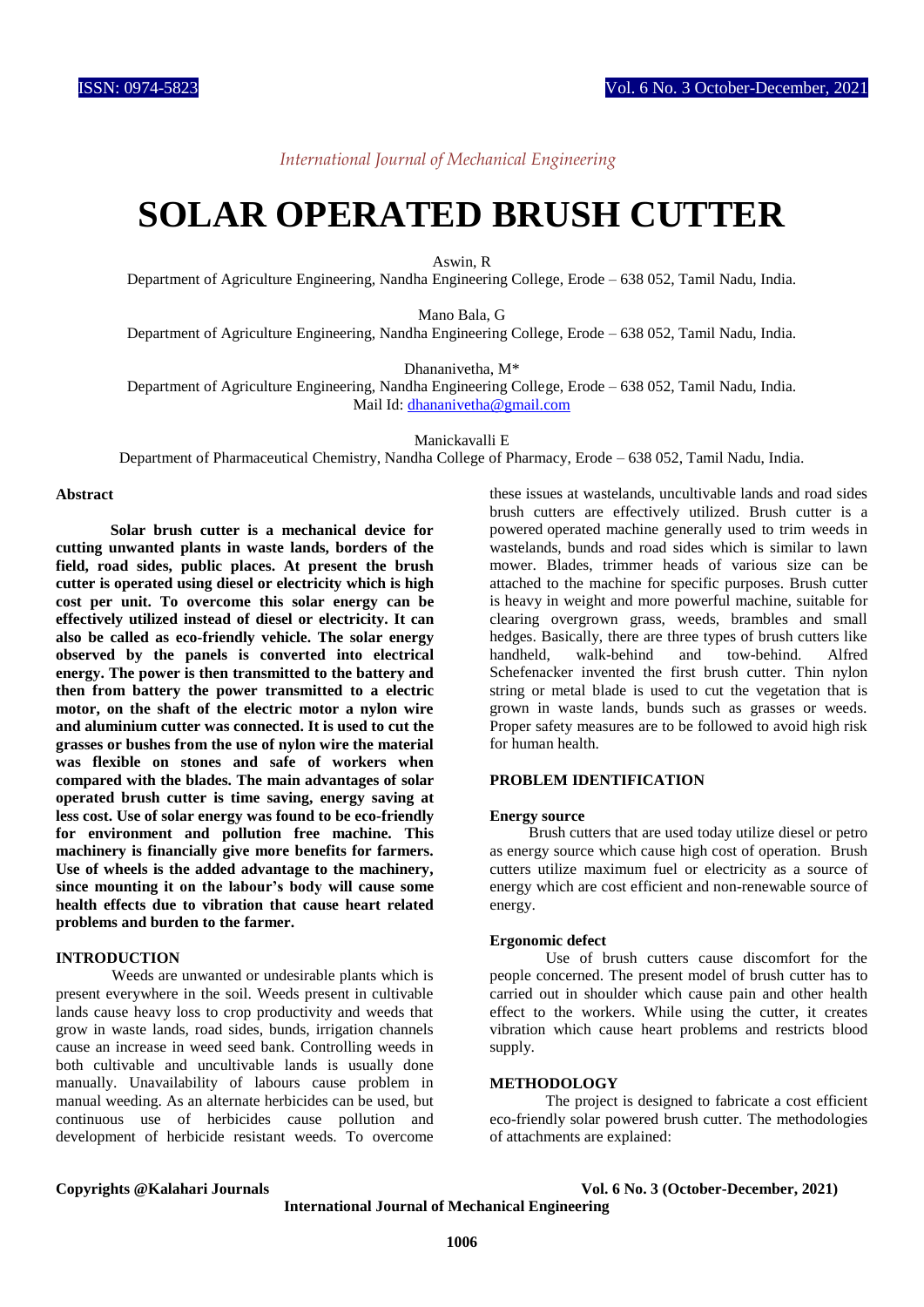- 1. Components of attachments
- 2. Working of solar grass cutter

### **COMPONENTS OF ATTACHMENTS:**

- 1. Solar panel for power generation
- 2. Battery to store the power
- 3. 1 hp motor
- 4. Wheel
- 5. Rod
- 6. Nylon wire
- 7. Brake connection
- 8. Light

### **COMPONENTS**

#### **Solar panel**

- An assembly of photo-voltaic cells that are mounted on a framework is known as solar cell panel. Source of energy for the panel is sunlight which it converts in direct current electricity.
- Power for electric loads is generated in the solar panels which collects and converts sunlight into electricity.
- Utilization of solar energy by using solar panels is less expensive and eco-friendly.

#### **Battery**

- Battery used for our construction is lithium-ion batteries.
- Ninety percent of the global grid battery storage market is occupied by these types of batteries. They have the most popular storage options.
- Lithium-ion batteries have high energy density and light in weight. These types of batteries can store about150 watt-hours of electricity in 1 kilogram of battery.
- Lifespan is about two to three years. Thumb rule is it can hold only 70 -80 percent of its original energy storage, it should be replaced.

#### **Motor**

- The motor here we are using is 1hp motor.
- Generally, electric motors convert electrical energy into mechanical energy.
- The power level of 1hp is equivalent to 746watt s or 0.746 kilowatts.



#### **NYLON WIRE**

This is the instrument we have used to cut the bushes . By using of nylon wire we can able to get some good results are following

- 1. Safe for worker
- 2. Flexible on stones
- 3. Long duration when compared to blades
- 4. Easy to replace

# 

#### **WORKING**

- 1. The grass cutter is mounted with a solar panel at an angle of 45° in order to get a direct light from the sun.
- 2. Once the sunlight is received in the solar panels, it is converted into electrical energy which provides power for operating the bush cutter.
- 3. Using connecting wires motor of 1 HP connected to battery.
- 4. From this motor the power is transmitted and make the blade to rotate which cuts the grass.
- 5. For speed and movement, the grass cutter is provided with two handle bars setup with accelerator and brake.
- 6. A pair of wheel is provided for the comfortable movement.

#### **RESULT**

Solar operated brush cutter effectively utilizes solar energy as a source of energy which is eco-friendly and cost effective. Using the weeds present in waste lands, bunds and road sides can be effectively controlled. Future line of work can be done the aspect of sensor based cutting for increasing the efficiency of motor.

#### **REFERENCE**

1. Tanmay Bhalodi1, Nikhil Bhujbal2, Karan Doshi3\*, Rahul Goregaonkar4, Sheetal Jagtap5/Environmental Friendly Solar Grass Cutter/International Journal of Research in Engineering, Science and Management/Volume-3, Issue-7, July-2020.

2. Kartik R. Khodke,Himanshu Kukreja,Sumit Kotekar,Nital kukade,C. J. Shende/Literature Review of Grass Cutter Machine/International Journal of Emerging Technologies in Engineering Research (IJETER)Volume 6, Issue 2, February (2018).

3. Bartłomiej Naskrent, Witold Grzywiński, Adrian Łukowski, Krzysztof Polowy/Influence of Cutting Attachment on Noise Level Emitted by Brush Cutter during Tending of Young Forests/Ministry of Science and Higher Education program: »Regional Initiative Excellence« in the period 2019–2022.

4. László, H. E.,The effect of wear of petrol engine power brush cutters on their vibration exposure/International Journal of Horticultural Science 2007, 13 (2): 37-44.

5. P.Amrutesh, B.Sagar, B.Venu/Solar Grass Cutter With Linear Blades By Using Scotch Yoke Mechanism/P.Amrutesh et al. Int. Journal of Engineering Research and Applications

6. ASWATHI K./ERGONOMIC INVESTIGATIONS ON HAND ARM VIBRATION OF BRUSH CUTTER FOR THE DEVELOPMENT OF A VIBRATION REDUCING AID/Department of Farm Power, Machinery and Energy.

#### **Copyrights @Kalahari Journals Vol. 6 No. 3 (October-December, 2021)**

**International Journal of Mechanical Engineering**